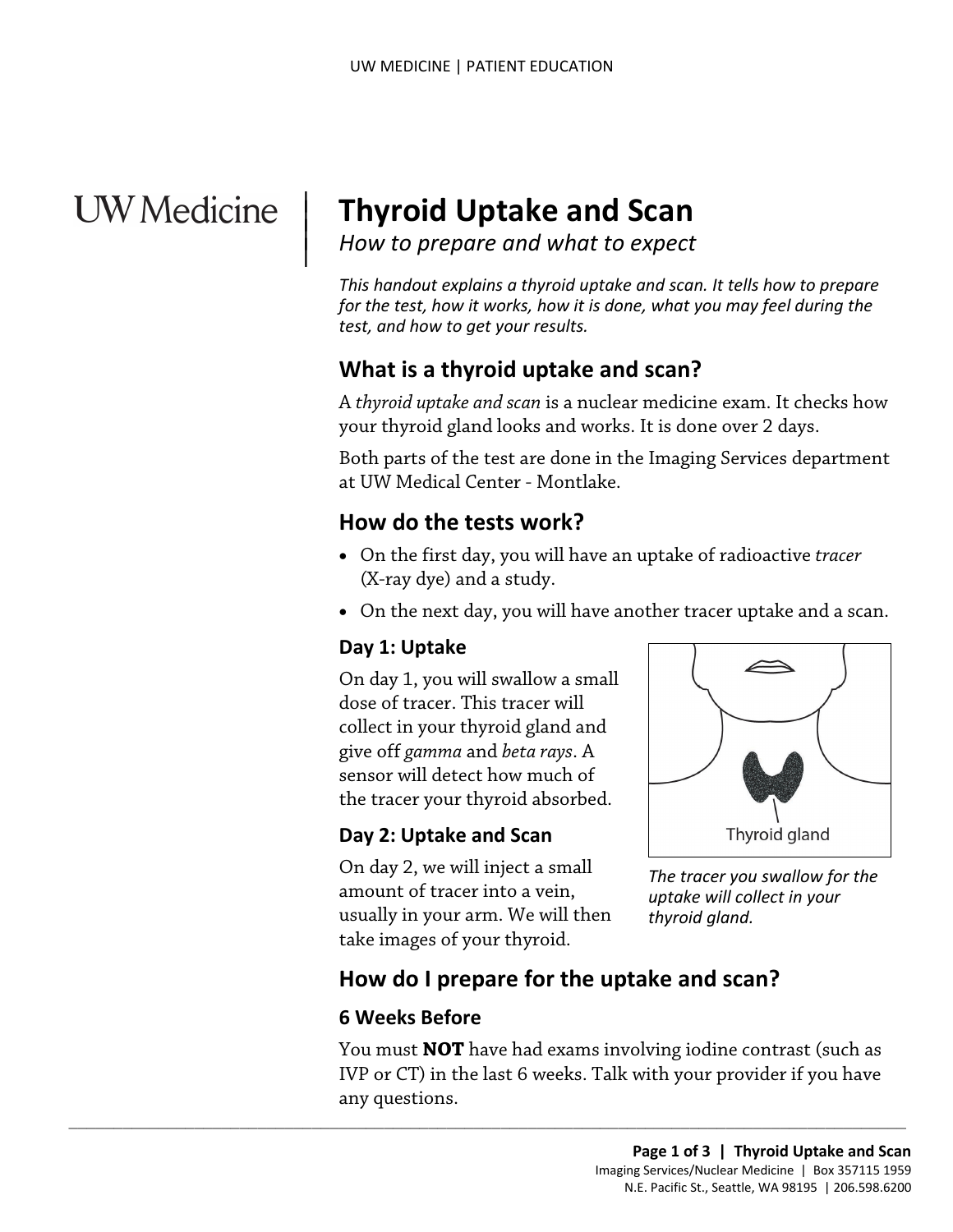#### **4 Weeks Before**

 Most patients must stop taking thyroid hormone medicine (such as synthroid, cytomel, lerothyroxine, or lithyronine) 4 weeks before their uptake and scan. **Check with your provider BEFORE you stop taking this medicine.** 

#### **In the Week Before**

- *If you were assigned female at birth:* Tell your provider if you are pregnant or breastfeeding, or if there is any chance you could be pregnant.
- for 5 days before your exam. Do **not** take them again until your uptake and scan exam is completed. • Do **not** take any oral iodides (such as Lugol's solution or SSKI)
- Do **not** take vitamins that contain iodine for 5 days before your uptake and scan.
- • Most people will stop taking anti-thyroid hormones (such as uptake and scan exam is completed.<br>• Do **not** take vitamins that contain iodine for 5 days before youth that contain iodine for 5 days before youth that and scan.<br>• Most people will stop taking anti-thyroid hormones (such Propothyouracil (PTU), Methimazole, or Tapazole thyroid medicine) 4 days before their tests. **Be sure to check with your provider BEFORE you stop taking these medicines.**

#### **Day of the Exam**

- Do **not** eat for 2 hours before your exam. You may drink water.
- Bring 2 forms of identification (ID) with you.
- *If you were assigned female at birth:*
	- **Before** we begin the uptake and scan, tell us if you are breastfeeding, or if there is any chance you could be pregnant, even if you plan to end the pregnancy.
	- – If you are under 60 years old, you will have a pregnancy test (blood test) on Day 1 of the exam, **before** the uptake dose. Plan to be at the hospital an extra  $1\frac{1}{2}$  hours to get the results of the pregnancy test.
	- You cannot keep breastfeeding after you receive the tracers.

## **How are the uptake and scan done?**

 $\_$  ,  $\_$  ,  $\_$  ,  $\_$  ,  $\_$  ,  $\_$  ,  $\_$  ,  $\_$  ,  $\_$  ,  $\_$  ,  $\_$  ,  $\_$  ,  $\_$  ,  $\_$  ,  $\_$  ,  $\_$  ,  $\_$  ,  $\_$  ,  $\_$  ,  $\_$  ,  $\_$  ,  $\_$  ,  $\_$  ,  $\_$  ,  $\_$  ,  $\_$  ,  $\_$  ,  $\_$  ,  $\_$  ,  $\_$  ,  $\_$  ,  $\_$  ,  $\_$  ,  $\_$  ,  $\_$  ,  $\_$  ,  $\_$  ,

#### **Day 1**

 • When you arrive at Imaging Services, we will ask you to swallow a capsule that contains a tracer.